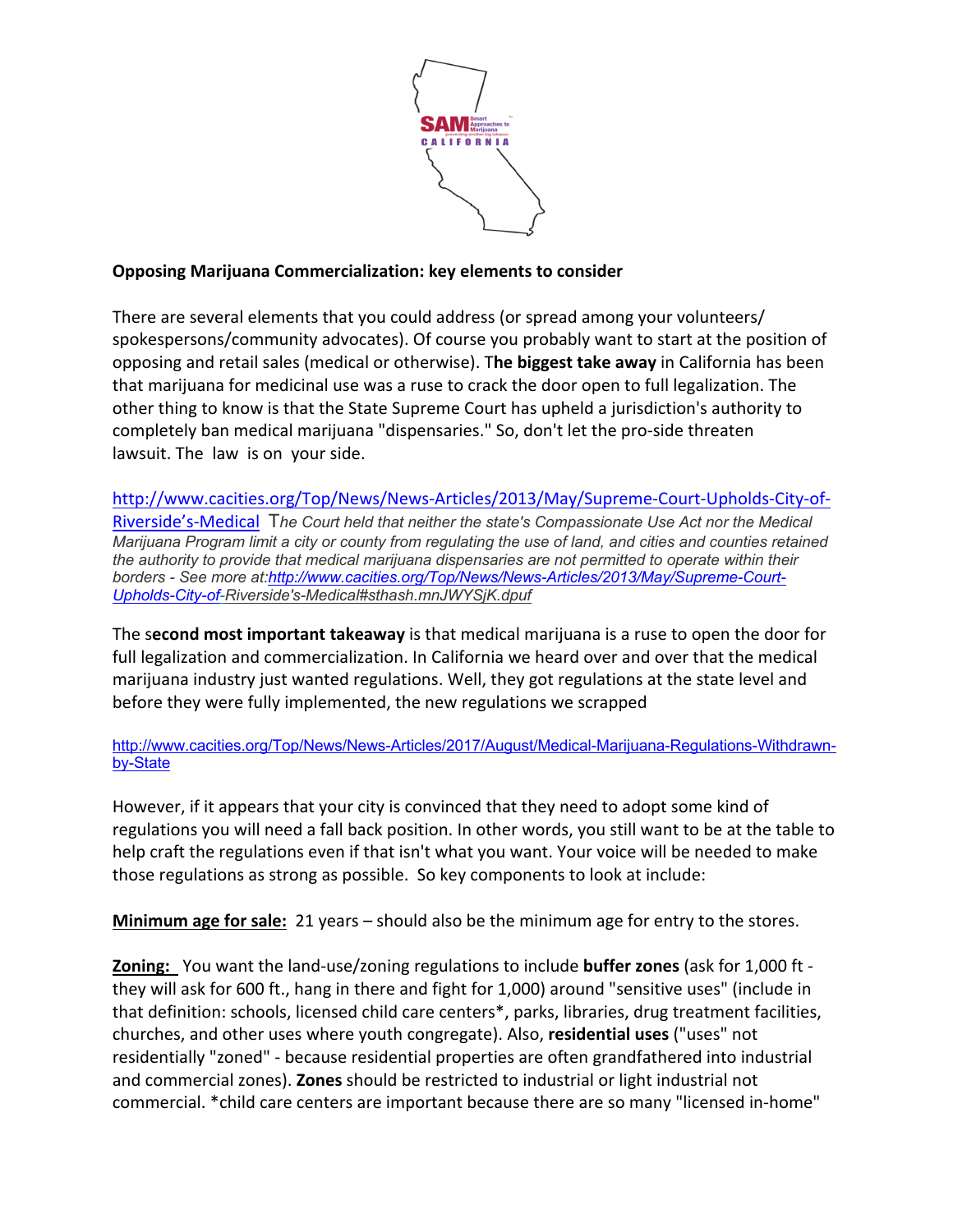

facilities, this can really help limit the # of eventual locations that can be permitted. Try to ensure that resulting dispensaries are not clustered in one area (typically the poorest in a community) but are distributed evenly among the city's districts.

**Signage:** Ask that outdoor and indoor w/outward facing signage be prohibited other than the business name...no pot leaves or green crosses (you may loose on the green crosses...but you should ask that they be prohibited). Also ask for no sandwich-board signage and no signtwirlers.

**Delivery:** Ask that delivery be prohibited (you may loose on this) and have a fall back position (but keep it as a fall back) that any delivery needs to associated with a brick-and-mortar location (with an additional permit for delivery). I've pasted below information about the attempt by the industry to roll-back local control associated with delivery. (It failed.)

**Hours of operation:** Try to keep hours as tight as possible but be ready to negotiate.

**Security:** No business permit/license issued to anyone with felony background. No business permitted to any that operated illegally prior to regulations. (Stay strong on this as long as you can...*the best predictor of future behavior is current behavior.)* There are a series of security elements to request that range from lighting to type of security doors, bars on windows, licensed security guards (drug tested) on duty. And much more.

**Record keeping:** seed-to-sale tracking of product, records for members of the "dispensary" does NJ issue ID cards for medi-pot? If so, dispensaries must be separate from those issuing recommendation cards. Unannounced visits from law enforcement able to examine books.

## **Other Performance Standards:**

- In states that have or are considering commercialize (adult use) marijuana, advocate that prior to getting a state license/permit a retailer must receive a local (city, county) permit.
	- o *This ensures that state law does not pre-empt local control*
- Restricting uses (as defined) to a permanent, locked building is good.
	- o *This ensures that delivery businesses are more than just wandering drug dealers, and forces them to be a delivery function of a licensed brick and mortar store.*
- Require security protection and define what that means. To increase security, it could (as many local ordinances do) include a requirement for security guard/s. This is further improved by